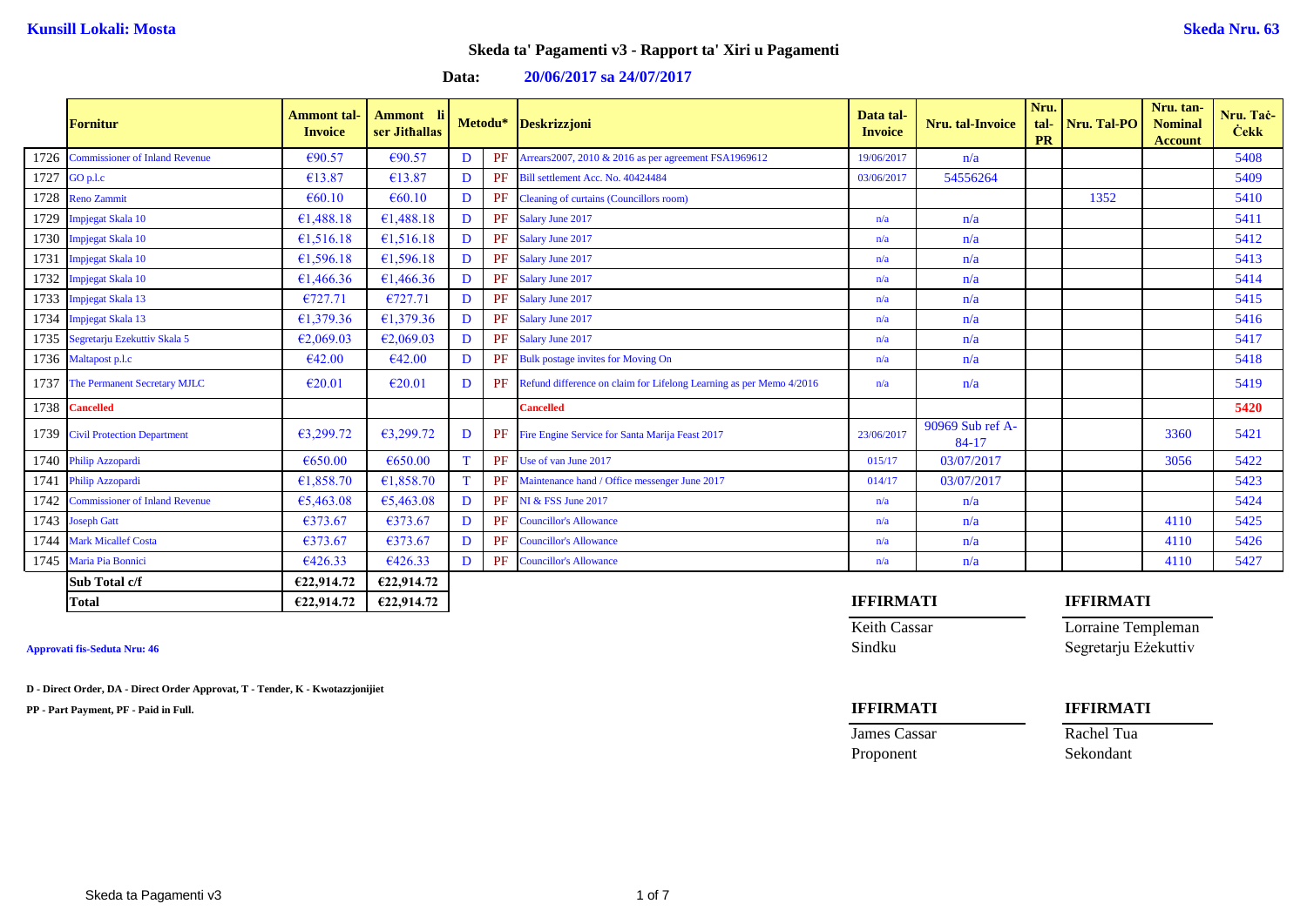| <b>Data:</b> |  | 20/06/2017 sa 24/07/2017 |
|--------------|--|--------------------------|
|--------------|--|--------------------------|

|      | <b>Fornitur</b>            | <b>Ammont</b> tal-<br><b>Invoice</b> | Ammont li<br>ser Jithallas |             |    | Metodu* Deskrizzjoni                            | Data tal-<br><b>Invoice</b> | Nru. tal-Invoice | Nru.<br>tal-<br><b>PR</b> | Nru. Tal-PO | Nru. tan-<br><b>Nominal</b><br><b>Account</b> | Nru. Tač-<br><b>Cekk</b> |
|------|----------------------------|--------------------------------------|----------------------------|-------------|----|-------------------------------------------------|-----------------------------|------------------|---------------------------|-------------|-----------------------------------------------|--------------------------|
|      | 1746 Dr. Karl John Tanti   | €480.00                              | €480.00                    | D           | PF | <b>Councillor's Allowance</b>                   | n/a                         | n/a              |                           |             | 4110                                          | 5428                     |
|      | 1747 Dr. Angele Rapa       | €480.00                              | €480.00                    | D           | PF | <b>Councillor's Allowance</b>                   | n/a                         | n/a              |                           |             | 4110                                          | 5429                     |
|      | 1748 Gianluca Busuttil     | €533.33                              | €533.33                    | D           | PF | <b>Councillor's Allowance</b>                   | n/a                         | n/a              |                           |             | 4110                                          | 5430                     |
|      | 1749 Ivan Bartolo          | €609.74                              | €609.74                    | D           | PF | <b>Councillor's Allowance</b>                   | n/a                         | n/a              |                           |             | 4110                                          | 5431                     |
|      | 1750 Frans Deguara         | €480.00                              | €480.00                    | D           |    | <b>PF</b> Councillor's Allowance                | n/a                         | n/a              |                           |             | 4110                                          | 5432                     |
|      | 1751 Dr. Rachel Tua        | €266.33                              | €266.33                    | D           | PF | <b>Councillor's Allowance</b>                   | n/a                         | n/a              |                           |             | 4110                                          | 5433                     |
|      | 1752 Keith Cassar          | €480.00                              | €480.00                    | $\mathbf D$ | PF | <b>Councillor's Allowance</b>                   | n/a                         | n/a              |                           |             | 4110                                          | 5434                     |
|      | 1753 James Cassar          | €480.00                              | €480.00                    | D           | PF | <b>Councillor's Allowance</b>                   | n/a                         | n/a              |                           |             | 4110                                          | 5435                     |
|      | 1754 Alexander Muscat      | 6347.70                              | €347.70                    | D           | PF | <b>Councillor's Allowance</b>                   | n/a                         | n/a              |                           |             | 4110                                          | 5436                     |
|      | 1755 Mario Sammut          | €426.33                              | 6426.33                    | D           | PF | <b>Councillor's Allowance</b>                   | n/a                         | n/a              |                           |             | 4110                                          | 5437                     |
|      | 1756 Onorarju tas-Sindku   | €740.69                              | €740.69                    | D           |    | PF Salary June 2017                             | n/a                         | n/a              |                           |             | 4110                                          | 5438                     |
|      | 1757 ARMS Ltd.             | €1,298.76                            | £1,298.76                  | D           |    | PF Bill settlement acc. No. 101000178806        | 21/06/2017                  | 24136809         |                           |             | 2130                                          | 5439                     |
| 1758 | <b>ARMS Ltd.</b>           | €184.89                              | €184.89                    | D           |    | <b>PF</b> Bill settlement acc. No. 208000002950 | 21/06/2017                  | 24136812         |                           |             | 2130/2140                                     | 5440                     |
| 1759 | <b>ARMS Ltd.</b>           | €143.31                              | €143.31                    | D           |    | PF Bill settlement acc. No. 208000002949        | 21/06/2017                  | 24137076         |                           |             | 2130/2140                                     | 5441                     |
| 1760 | <b>ARMS Ltd.</b>           | €67.70                               | €67.70                     | D           | PF | Bill settlement acc. No. 411000033821           | 21/06/2017                  | 24136815         |                           |             | 2130                                          | 5442                     |
| 1761 | <b>ARMS Ltd.</b>           | €727.46                              | €727.46                    | D           | PF | Bill settlement acc. No. 20800000098            | 21/06/2017                  | 24137075         |                           |             | 2130/2140                                     | 5443                     |
|      | 1762 Pay self - Petty Cash | €227.06                              | €227.06                    | D           | PF | Petty Cash for the month of June                | n/a                         | n/a              |                           |             |                                               | 5444                     |
|      | 1763 ARMS Ltd.             | €322.91                              | €322.91                    | D           |    | PF Bill settlement acc. No. 101000126074        | 30/06/2017                  | 24189550         |                           |             |                                               | 5445                     |
| 1764 | <b>ARMS Ltd.</b>           | €24.62                               | €24.62                     | D           | PF | Bill settlement acc. No. 411000062031           | 30/06/2017                  | 24189536         |                           |             |                                               | 5446                     |
| 1765 | <b>ARMS Ltd.</b>           | $\epsilon$ 93.42                     | €93.42                     | D           |    | PF Bill settlement acc. No. 101000205857        | 30/06/2017                  | 24189535         |                           |             |                                               | 5447                     |
|      | Sub Total c/f              | €8,414.25                            | €8,414.25                  |             |    |                                                 |                             |                  |                           |             |                                               |                          |
|      | Sub Total b/f              | €22,914.72                           | €22,914.72                 |             |    |                                                 |                             |                  |                           |             |                                               |                          |

**D - Direct Order, DA - Direct Order Approvat, T - Tender, K - Kwotazzjonijiet**

**PP - Part Payment, PF - Paid in Full. IFFIRMATI IFFIRMATI**

## **Total €31,328.97 €31,328.97 IFFIRMATI IFFIRMATI**

Keith Cassar **Lorraine Templeman Approvati fis-Seduta Nru: 46** Sindku Segretarju Eżekuttiv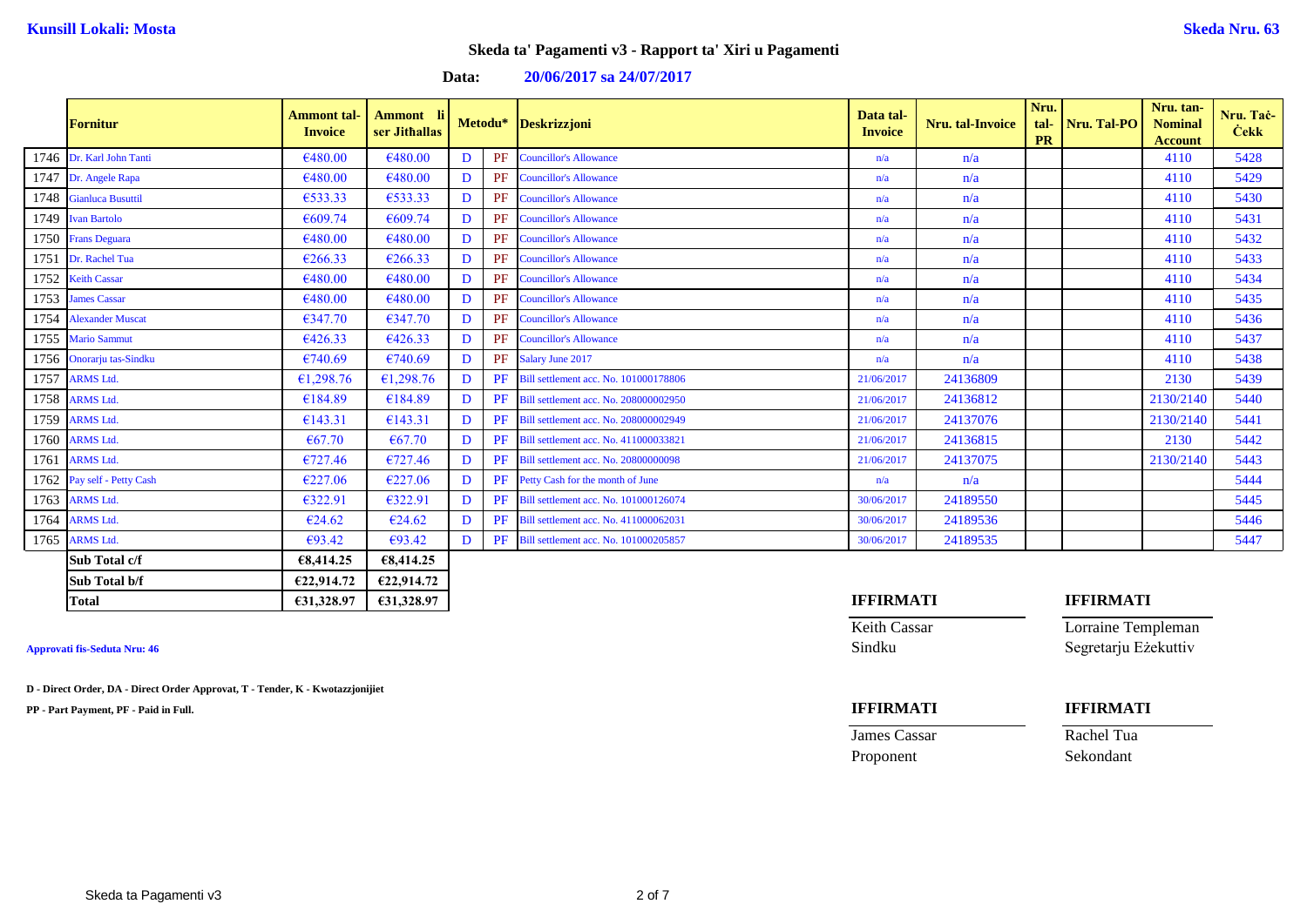## **Data: 20/06/2017 sa 24/07/2017**

|      | <b>Fornitur</b>            | <b>Ammont</b> tal<br><b>Invoice</b> | Ammont li<br>ser Jithallas |             | Metodu*   | <b>Deskrizzjoni</b>                                                              | Data tal-<br><b>Invoice</b> | <b>Nru.</b> tal-Invoice | Nru.<br>tal-<br><b>PR</b> | Nru. Tal-PO | Nru. tan-<br><b>Nominal</b><br><b>Account</b> | Nru. Tač-<br><b>Cekk</b> |
|------|----------------------------|-------------------------------------|----------------------------|-------------|-----------|----------------------------------------------------------------------------------|-----------------------------|-------------------------|---------------------------|-------------|-----------------------------------------------|--------------------------|
|      | 1766 GO p.l.c              | €17.67                              | €17.67                     | D           | <b>PF</b> | Bill settlement acc. No. 50310665                                                | 03/07/2017                  | 54894260                |                           |             |                                               | 5448                     |
| 1767 | GO p.l.c                   | €347.95                             | €347.95                    | D           | PF        | Bill settlement acc. No. 10177345                                                | 03/07/2017                  | 54987338                |                           |             |                                               | 5449                     |
| 1768 | Vodafone Malta Ltd         | 647.18                              | €47.18                     | D           | PF        | Bill settlement acc. No. 1.11019218                                              | 01/07/2017                  | 6065953072017           |                           |             |                                               | 5450                     |
| 1769 | GO p.l.c                   | €13.87                              | €13.87                     | D           | PF        | Bill settlement acc. No. 40424484                                                | 03/07/2017                  | 54994695                |                           |             |                                               | 5451                     |
|      | 1770 $GO$ p.l.c            | E27.73                              | E27.73                     | D           | PF        | Bill settlement acc. No. 40111430                                                | 03/07/2017                  | 55010721                |                           |             |                                               | 5452                     |
|      | 1771 Adam Bugeja           | E2,260.92                           | €3,873.57                  | T           | PF        | Removing BIS platforms from Triq il-Poeta, Triq il-Waqqafa & Triq il-<br>Farinal | 30/03/2017                  | WO 11-2017              |                           | WO 11-2017  | 2310/003                                      | 5453                     |
|      | 1771 Adam Bugeja           | E71.73                              |                            | T           | PF        | Fixing pavement infront of a garage Triq Papa Gwanni XXIII                       | 30/03/2017                  | WO 12-2017              |                           | WO 12-2017  | 2310/003                                      | 5453                     |
|      | 1771 Adam Bugeja           | €684.32                             |                            | T           | PF        | Repairing water culvert Vjal il-Qalbiena Mostin c/w Triq il-Hagar                | 30/03/2017                  | WO 17-2017              |                           | WO 17-2017  | 2310/003                                      | 5453                     |
|      | 1771 Adam Bugeja           | €114.96                             |                            | T           | PF        | Repairing pavement in Triq il-Nicolo Isouard infront of Rondine                  | 30/03/2017                  | WO 21-2017              |                           | WO 21-2017  | 2310/003                                      | 5453                     |
|      | 1771 Adam Bugeja           | €66.50                              |                            | T           | PF        | Removing building material from Triq tal-Wej                                     | 30/03/2017                  | WO 29-2017              |                           | WO 29-2017  | 2310/003                                      | 5453                     |
|      | 1771 Adam Bugeja           | €675.14                             |                            | T           | PF        | Making a ramp in pathway between Dawret il-Wied & Vjal Ragusa                    | 30/03/2017                  | WO 28-2017              |                           | WO 28-2017  | 2310/003                                      | 5453                     |
|      | 1771 Agius Joseph          | €85.00                              | €85.00                     | D           | PF        | Repair/maintenance of 2 air condioners (kitchen & library)                       | 20/06/2017                  | 1010                    |                           | 1351        | 2330                                          | 5454                     |
| 1771 | <b>Alka Ceramics</b>       | €304.44                             | €304.44                    | D           | PF        | 6 ceramic street names                                                           | 09/06/2017                  | 6470                    |                           | 1340        | 2330                                          | 5455                     |
| 1771 | Anna Maria Grech           | €507.00                             | €507.00                    | $\mathbf T$ | PF        | Youth Work Services June 2017                                                    | 01/07/2017                  | Mosta LC 06/17          |                           |             | 3365                                          | 5456                     |
| 1771 | C H Formosa Company Ltd    | €5,089.08                           | €5,089.08                  | T           | PF        | Hire of Day Centre 7.5.2017- 6.8.2017 & Garage 23.5.2017 - 22.8.2017             | 22/05/2017                  | CAR/2/17                |                           |             | 2400                                          | 5457                     |
| 1771 | <b>C&amp;X</b> Ironmongery | €49.65                              | €89.50                     | D           | PF        | <b>Paint and keys</b>                                                            | 30/06/2017                  | 8239                    |                           |             | 2210/002                                      | 5458                     |
| 1771 | <b>C&amp;X</b> Ironmongery | €39.85                              |                            | D           | PF        | Paint brushes & paint                                                            | 15/06/2017                  | 8238                    |                           | 1354        | 2210/002                                      | 5458                     |
| 1771 | Calleja Ltd                | 632.40                              | €32.40                     | D           | PF        | 2 tubes GR10q 2D 4Pin Bell 835 C/Wht 28w                                         | 21/06/2017                  | 70048945                |                           | 1355        | 2210/002                                      | 5459                     |
| 1771 | <b>Carabott Florist</b>    | €23.60                              | E23.60                     | D           | PF        | Flower arrangement 13/6/2017                                                     | 27/06/2017                  |                         |                           | 1349        | 3360                                          | 5460                     |
| 1771 | <b>Cauchi's Stationary</b> | €308.19                             | €308.19                    | D           | PF        | Various stationary items                                                         | 01/07/2017                  |                         |                           | 1228        | 2620                                          | 5461                     |
|      | Sub Total c/f              | €10,767.18                          | €10,767.18                 |             |           |                                                                                  |                             |                         |                           |             |                                               |                          |
|      | Sub Total b/f              | €31,328.97                          | €31,328.97                 |             |           |                                                                                  |                             |                         |                           |             |                                               |                          |

**D - Direct Order, DA - Direct Order Approvat, T - Tender, K - Kwotazzjonijiet**

**PP - Part Payment, PF - Paid in Full. IFFIRMATI IFFIRMATI**

# **Total €42,096.15 €42,096.15 IFFIRMATI IFFIRMATI**

Proponent Sekondant

Keith Cassar **Lorraine Templeman Approvati fis-Seduta Nru: 46** Sindku Segretarju Eżekuttiv

James Cassar Rachel Tua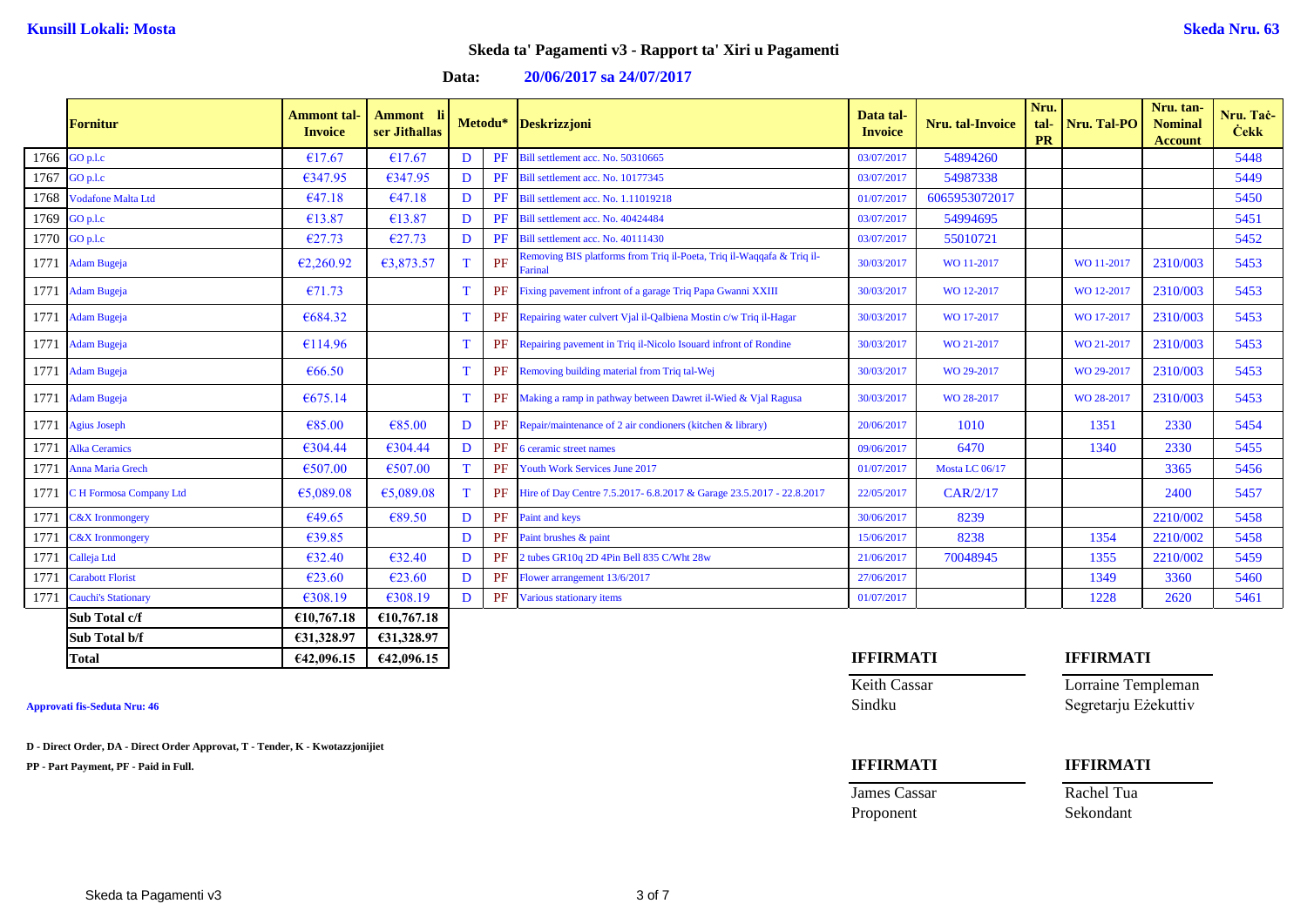**Data: 20/06/2017 sa 24/07/2017**

|      | <b>Fornitur</b>                              | Ammont tal-<br><b>Invoice</b> | Ammont li<br>ser Jithallas |    |           | Metodu* Deskrizzjoni                                                                        | Data tal-<br><b>Invoice</b> | Nru. tal-Invoice | Nru.<br>tal-<br><b>PR</b> | Nru. Tal-PO      | Nru. tan-<br><b>Nominal</b><br><b>Account</b> | Nru. Taċ-<br><b>Cekk</b> |
|------|----------------------------------------------|-------------------------------|----------------------------|----|-----------|---------------------------------------------------------------------------------------------|-----------------------------|------------------|---------------------------|------------------|-----------------------------------------------|--------------------------|
|      | 1786 Datatrak IT Services                    | €14.12                        | $\epsilon$ 54.14           |    | PF        | Pre Region tickets LES March 2017                                                           | 31/03/2017                  | 1011906          |                           |                  | 3610                                          | 5462                     |
| 1787 | <b>Datatrak IT Services</b>                  | 64.71                         |                            | T  | PF        | Pre Region tickets LES April 2017                                                           | 30/04/2017                  | 1011937          |                           |                  | 3610                                          | 5462                     |
|      | 1788 Datatrak IT Services                    | €35.31                        |                            | T  | PF        | Pre Region tickets LES May 2017                                                             | 31/05/2017                  | 1011975          |                           |                  | 3610                                          | 5462                     |
|      | 1789 DP Road Construction Ltd                | €6,646,68                     | €6.646.68                  | T  |           | <b>PF</b> Final Payment for resurfacing of Triq Papa Piju XII (PPP2 scheme)                 | 23/06/2017                  | 189              |                           |                  | 4108                                          | 5463                     |
|      | 1790 DP Road Construction Ltd                | 63,166.42                     | 63,166.42                  | T. | PF        | Final Payment for resurfacing of Triq S. Fiteni (PPP2 scheme)                               | 30/06/2017                  | 190              |                           |                  | 4108                                          | 5464                     |
|      | 1791 Ell's Urban Services Ltd                | €657.96                       | 61,995.75                  | T. |           | PF Patching works in Triq it-Tahhan / Waqqafa / Bonnijiet / Qalbiena Mostin                 | 17/04/2017                  | <b>Bill 18</b>   |                           | WO 15-2017       | 2310/002                                      | 5465                     |
| 1792 | <b>Ell's Urban Services Ltd</b>              | €623.41                       |                            | T  | PF        | Patching in Triq il-Bergamott                                                               | 17/04/2017                  | <b>Bill 18</b>   |                           | WO 5-2017        | 2310/002                                      | 5465                     |
| 1793 | <b>Ell's Urban Services Ltd</b>              | €714.38                       |                            | T  | PF        | Patching in Trig il-Bdoti                                                                   | 17/04/2017                  | <b>Bill 18</b>   |                           | WO 4-2017        | 2310/002                                      | 5465                     |
|      | 1794 Environmental Landscapes Consortium Ltd | €3,380.83                     | 61,126.94                  | т  | <b>PP</b> | Cleaning & Maintenance of Parks, Gardens & soft areas December 2015 (3)<br>& Final payment) | 31/12/2015                  | 15002            |                           |                  | E <sub>22</sub>                               | 5466                     |
|      | 1795 Housing Authority                       | £1,677.50                     | £1,677.50                  | D  |           | PF HA 123/98 Shops 1-5 Binja ta' l-Isperanza taz-Zokrija 21/7/17 - 20/01/2018               | 13/06/2017                  | R62181           |                           |                  | 2400                                          | 5467                     |
|      | 1796 Inserv Ltd                              | €289.10                       | €289.10                    | D  | PF        | Various A4 paper for invites (delivery note 6940)                                           | 07/07/2017                  | 385050           |                           | 1364             | 2620                                          | 5468                     |
| 1797 | <b>Jimmy Muscat</b>                          | 61,657.50                     | €1,657.50                  | T. | PF        | <b>Bulky refuse collection June 2017</b>                                                    | 30/06/2017                  | 006/17           |                           |                  | 3042                                          | 5469                     |
|      | 1798 Koperattiva Tabelli u Sinjali           | €704.57                       | €3,085.80                  |    |           | PF R/M Paint & Thinner as per delivery note 4472                                            | 30/05/2017                  | 23198            |                           | WO 59-2017       | 2365                                          | 5470                     |
| 1799 | Koperattiva Tabelli u Sinjali                | €252.62                       |                            | T  | PF        | Road markings (Job sheet 15169)                                                             | 22/05/2017                  | 23218            |                           | WO 54-2017       | 2365                                          | 5470                     |
| 1800 | Koperattiva Tabelli u Sinjali                | €250.12                       |                            | T  | PF        | Road markings (Job sheet 15168)                                                             | 22/05/2017                  | 23219            |                           | WO 31-2017       | 2365                                          | 5470                     |
| 1801 | Koperattiva Tabelli u Sinjali                | €332.31                       |                            | т  | PF        | Traffic Signs (Job Sheet 11431)                                                             | 16/05/2017                  | 23236            |                           | WO 46-2017       | 2365                                          | 5470                     |
| 1802 | Koperattiva Tabelli u Sinjali                | €470.53                       |                            | T  | PF        | Traffic Signs (Job Sheet 11430)                                                             | 16/05/2017                  | 23237            |                           | WO 53-2017       | 2365                                          | 5470                     |
| 1803 | Koperattiva Tabelli u Sinjali                | €266.27                       |                            | T  | PF        | Road markings (Job sheet 15364)                                                             | 15/06/2017                  | 23255            |                           | WO 54-2017       | 2365                                          | 5470                     |
| 1804 | Koperattiva Tabelli u Sinjali                | €295.18                       |                            |    | PF        | Road markings (Job sheet 15365)                                                             | 15/06/2017                  | 23256            |                           | WO 54-2017       | 2365                                          | 5470                     |
| 1805 | Koperattiva Tabelli u Sinjali                | €250.98                       |                            | T  | PF        | Road markings (Job sheet 15367)                                                             | 16/06/2017                  | 23257            |                           | WO 54-2017       | 2365                                          | 5470                     |
|      | 1806 Koperattiva Tabelli u Sinjali           | €263.22                       |                            | T  | PF        | Road markings (Job sheet 15368)                                                             | 16/06/2017                  | 23258            |                           | WO 54-2017       | 2365                                          | 5470                     |
|      | Sub Total c/f                                | €21,953.72                    | €19,699.83                 |    |           |                                                                                             |                             |                  |                           |                  |                                               |                          |
|      | Sub Total b/f                                | €42,096.15                    | €42,096.15                 |    |           |                                                                                             |                             |                  |                           |                  |                                               |                          |
|      | <b>Total</b>                                 | €64,049.87                    | €61,795.98                 |    |           |                                                                                             | <b>IFFIRMATI</b>            |                  |                           | <b>IFFIRMATI</b> |                                               |                          |

| Total                                                                         | E04,049.07<br><b>601,795.98</b> | <b>IFFINNIAII</b>   | IFFINVIATI           |
|-------------------------------------------------------------------------------|---------------------------------|---------------------|----------------------|
|                                                                               |                                 | <b>Keith Cassar</b> | Lorraine Templeman   |
| <b>Approvati fis-Seduta Nru: 46</b>                                           |                                 | Sindku              | Segretarju Ezekuttiv |
| D - Direct Order, DA - Direct Order Approvat, T - Tender, K - Kwotazzjonijiet |                                 |                     |                      |
| PP - Part Payment, PF - Paid in Full.                                         |                                 | <b>IFFIRMATI</b>    | <b>IFFIRMATI</b>     |
|                                                                               |                                 | James Cassar        | Rachel Tua           |
|                                                                               |                                 | Proponent           | Sekondant            |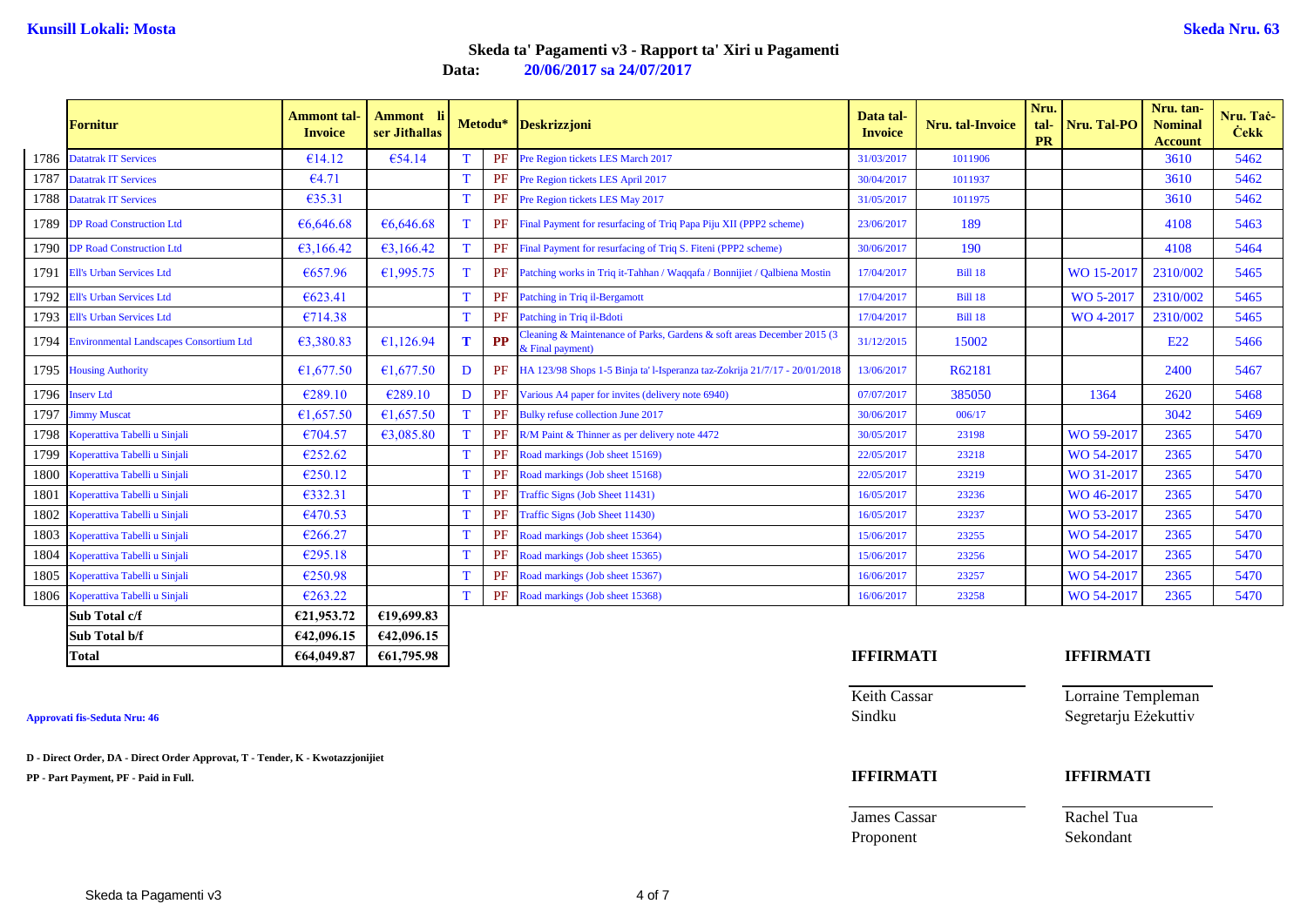**Data: 20/06/2017 sa 24/07/2017**

|      | <b>Fornitur</b>                  | <b>Ammont</b> tal-<br><b>Invoice</b> | Ammont li<br>ser Jithallas |              |    | Metodu* Deskrizzjoni                                                          | Data tal-<br><b>Invoice</b> | Nru. tal-Invoice     | Nru.<br>tal-<br><b>PR</b> | Nru. Tal-PO      | Nru. tan-<br><b>Nominal</b><br><b>Account</b> | Nru. Tac-<br><b>Cekk</b> |
|------|----------------------------------|--------------------------------------|----------------------------|--------------|----|-------------------------------------------------------------------------------|-----------------------------|----------------------|---------------------------|------------------|-----------------------------------------------|--------------------------|
|      | 1807 Mario Mallia                | €263.49                              | €263.49                    | D            |    | PF Repairing 2 decorative lamps in Gnien Gorg Grognet de Vassse               | 02/07/2017                  | 848                  |                           | WO 76-2017       |                                               | 5471                     |
|      | 1808 Mifsud & Abela Advocates    | €500.00                              | €1,500.00                  | <sup>T</sup> |    | PF Legal Services April 2017                                                  | 06/07/2017                  | 13                   |                           |                  | 3140                                          | 5472                     |
| 1809 | Mifsud & Abela Advocates         | €500.00                              |                            | T            | PF | <b>Legal Services May 2017</b>                                                | 06/07/2017                  | 14                   |                           |                  | 3140                                          | 5472                     |
|      | 1810 Mifsud & Abela Advocates    | €500.00                              |                            |              | PF | <b>Legal Services June 2017</b>                                               | 06/07/2017                  | 15                   |                           |                  | 3140                                          | 5472                     |
| 1811 | <b>Mifsud Aluminium Ltd.</b>     | €118.00                              | €118.00                    | D            | PF | Changing of lock and handle door of disabled public convenience               | 28/06/2017                  | 624/17               |                           |                  | 2310/003                                      | 5473                     |
|      | 1812 Noel Fabri                  | $\epsilon$ 253.50                    | €253.50                    | T            | PF | Library Service April, May & June 2017                                        | 17/07/2017                  | $\overline{3}$       |                           |                  |                                               | 5474                     |
|      | 1813 Northern Cleaning Group Ltd | €413.00                              | €8,348.50                  | T            | PF | Collection of Saperated Waste (Glass Bag) February 2017                       | 13/03/2017                  | NCGgls04/17          |                           |                  | 3046                                          | 5475                     |
|      | 1814 Northern Cleaning Group Ltd | 63,540.00                            |                            | <sup>T</sup> | PF | Collection of Saperated Waste (Grey Bag) February 2017                        | 13/03/2017                  | NCGrec06/17          |                           |                  | 3046                                          | 5475                     |
|      | 1815 Northern Cleaning Group Ltd | €413.00                              |                            | T            | PF | Collection of Saperated Waste (Glass Bag) March 2017                          | 12/04/2017                  | NCGgls06/17          |                           |                  | 3046                                          | 5475                     |
|      | 1816 Northern Cleaning Group Ltd | 63,982.50                            |                            |              | PF | Collection of Saperated Waste (Grey Bag) March 2017                           | 12/04/2017                  | NCGrec09/17          |                           |                  | 3046                                          | 5475                     |
|      | 1817 Paramount Coaches           | €165.20                              | €330.40                    | D            | PF | Transport for activity 13/4/2017 to Valletta with return 53 & 14 Seater       | 30/04/2017                  | <b>PRMT</b> 10004357 |                           | 1332             | 3360                                          | 5476                     |
|      | 1818 Paramount Coaches           | €165.20                              |                            | D            | PF | Transport to Virtu Ferris Catamaran with return 36 seater 20/05/2017          | 31/05/2017                  | <b>PRMT</b> 10004526 |                           | 1343             | 3360                                          | 5476                     |
|      | 1819 Robert Borg                 | €462.17                              | €462.17                    | D            | PF | Changing 1 pole out of 6 Triq il-Wied                                         | 25/03/2017                  | $\overline{3}$       |                           | WO 16-2017       | 2310/003                                      | 5477                     |
|      | 1820 Romona Agius                | €826.00                              | €826.00                    | K            | PF | Cleaning and upkeep of Mosta public convenience for the month of June<br>2017 | 04/07/2017                  | 8                    |                           |                  | 3053                                          | 5478                     |
| 1821 | <b>Rotunda Deptament Stores</b>  | €240.00                              | €240.00                    | D            | PF | 2 door fridge silver Technolux                                                | 30/05/2017                  | 296852               |                           | 1347             | 2310                                          | 5479                     |
| 1822 | <b>SG Solutions Ltd</b>          | €197.73                              | €381.05                    |              | PF | Photopies Lease Fee + copies May 2017                                         | 31/05/2017                  | 91477                |                           |                  | 3130                                          | 5480                     |
| 1823 | <b>SG Solutions Ltd</b>          | €183.32                              |                            | T            | PF | Photopies Lease Fee $+$ copies June 2017                                      | 30/06/2017                  | 92672                |                           |                  | 3130                                          | 5480                     |
| 1824 | <b>Silver Star Transport Ltd</b> | €259.60                              | 6330.40                    | T            | PF | <b>Transport Service Day Centre May 2017</b>                                  | 31/05/2017                  | 10004641             |                           |                  | 3364                                          | 5481                     |
|      | 1825 Silver Star Transport Ltd   | €70.80                               |                            | D            |    | PF Transport to Luqa (21/06/2017)                                             | 30/06/2017                  | 10004678             |                           | 1353             | 3360                                          | 5481                     |
|      | Sub Total c/f                    | €13,053.51                           | €13,053.51                 |              |    |                                                                               |                             |                      |                           |                  |                                               |                          |
|      | Sub Total b/f                    | €64,049.87                           | €61,795.98                 |              |    |                                                                               |                             |                      |                           |                  |                                               |                          |
|      | <b>Total</b>                     | €77,103.38                           | €74,849.49                 |              |    |                                                                               | <b>IFFIRMATI</b>            |                      |                           | <b>IFFIRMATI</b> |                                               |                          |

**D - Direct Order, DA - Direct Order Approvat, T - Tender, K - Kwotazzjonijiet PP - Part Payment, PF - Paid in Full. IFFIRMATI IFFIRMATI**

| FFIKMATI     |  |
|--------------|--|
| Zeith Cassar |  |

Keith Cassar **Lorraine Templeman**<br>
Sindku<br>
Segretariu Ezekuttiv **Approvati fis-Seduta Nru: 46** Sindku Segretarju Eżekuttiv

James Cassar Rachel Tua

Proponent Sekondant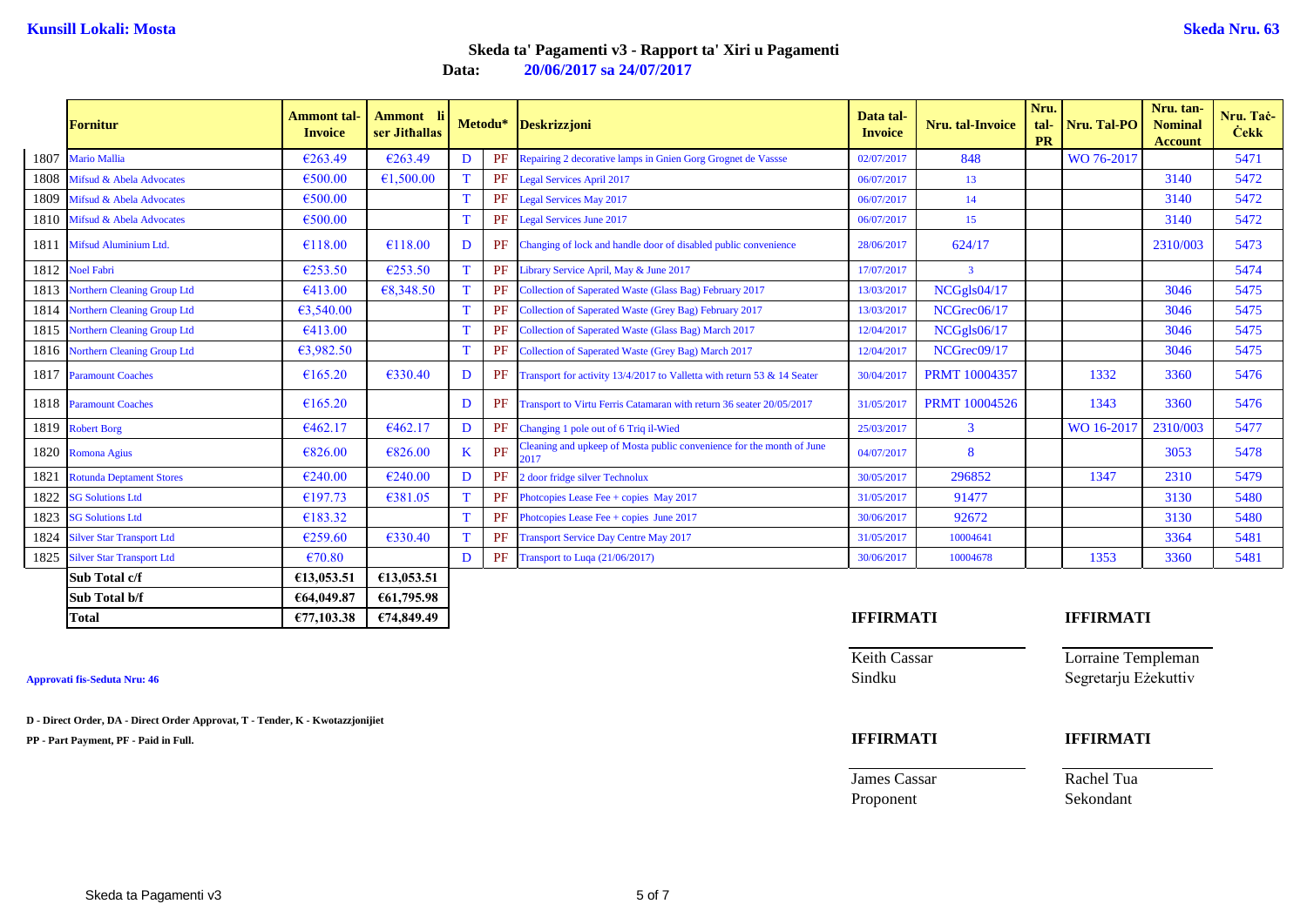**Data: 20/06/2017 sa 24/07/2017**

|      | <b>Fornitur</b>             | <b>Ammont</b> tal-<br><b>Invoice</b> | Ammont li<br>ser Jithallas |   |    | Metodu* Deskrizzjoni                                        | Data tal-<br><b>Invoice</b> | Nru. tal-Invoice | Nru.<br><b>PR</b> | tal- Nru. Tal-PO | Nru. tan-<br><b>Nominal</b><br><b>Account</b> | Nru. Tac-<br><b>Cekk</b> |
|------|-----------------------------|--------------------------------------|----------------------------|---|----|-------------------------------------------------------------|-----------------------------|------------------|-------------------|------------------|-----------------------------------------------|--------------------------|
|      | 1826 The Lighthouse Keepers | €41.76                               | €757.85                    |   |    | PF Street Lighting Maintenance (W092)                       | 03/07/2017                  | 2860             |                   |                  | 3010                                          | 5482                     |
| 1827 | The Lighthouse Keepers      | €33.08                               |                            |   |    | <b>PF</b> Street Lighting Maintenance (W148)                | 03/05/2017                  | 2861             |                   |                  | 3010                                          | 5482                     |
|      | 1828 The Lighthouse Keepers | €33.16                               |                            |   | PF | <b>Street Lighting Maintenance (W313)</b>                   | 03/05/2017                  | 2862             |                   |                  | 3010                                          | 5482                     |
|      | 1829 The Lighthouse Keepers | €21.61                               |                            |   | PF | <b>Street Lighting Maintenance (W666)</b>                   | 11/05/2017                  | 2863             |                   |                  | 3010                                          | 5482                     |
|      | 1830 The Lighthouse Keepers | €62.54                               |                            | T |    | PF Street Lighting Maintenance (W414)                       | 11/05/2017                  | 2865             |                   |                  | 3010                                          | 5482                     |
| 1831 | The Lighthouse Keepers      | €113.72                              |                            |   |    | <b>PF</b> Street Lighting Maintenance (W054)                | 31/05/2017                  | 2866             |                   |                  | 3010                                          | 5482                     |
| 1832 | The Lighthouse Keepers      | €19.85                               |                            |   |    | <b>PF</b> Street Lighting Maintenance (W413)                | 16/06/2017                  | 2867             |                   |                  | 3010                                          | 5482                     |
| 1833 | The Lighthouse Keepers      | $\epsilon$ 6.62                      |                            |   | PF | <b>Street Lighting Maintenance (W002)</b>                   | 01/06/2017                  | 2868             |                   |                  | 3010                                          | 5482                     |
|      | 1834 The Lighthouse Keepers | €20.90                               |                            | T |    | PF Street Lighting Maintenance (W528)                       | 16/06/2017                  | 2869             |                   |                  | 3010                                          | 5482                     |
|      | 1835 The Lighthouse Keepers | €150.32                              |                            |   |    | PF Street Lighting Maintenance (T001)                       | 01/06/2017                  | 2870             |                   |                  | 3010                                          | 5482                     |
|      | 1836 The Lighthouse Keepers | 635.95                               |                            | T |    | <b>PF</b> Street Lighting Maintenance (W360)                | 01/06/2017                  | 2871             |                   |                  | 3010                                          | 5482                     |
| 1837 | The Lighthouse Keepers      | 634.82                               |                            | T |    | PF Street Lighting Maintenance (W823)                       | 01/06/2017                  | 2872             |                   |                  | 3010                                          | 5482                     |
|      | 1838 The Lighthouse Keepers | €75.18                               |                            | T |    | PF Street Lighting Maintenance (W338)                       | 26/06/2017                  | 2873             |                   |                  | 3010                                          | 5482                     |
|      | 1839 The Lighthouse Keepers | €75.18                               |                            |   |    | <b>PF</b> Street Lighting Maintenance (W339)                | 26/06/2017                  | 2874             |                   |                  | 3010                                          | 5482                     |
|      | 1840 The Lighthouse Keepers | €33.16                               |                            | T |    | PF Street Lighting Maintenance (W163)                       | 01/06/2017                  | 2875             |                   |                  | 3010                                          | 5482                     |
|      | 1841 Treecake Confectionary | 6631.50                              | €631.50                    | D |    | PF Catering for ceremony of new mayor taking oath 10/7/2017 | 22/07/2017                  | 2245             |                   | 1358             | 3360                                          | 5483                     |
|      | Sub Total c/f               | €1,389.35                            | €1,389.35                  |   |    |                                                             |                             |                  |                   |                  |                                               |                          |
|      | Sub Total b/f               | €77,103.38                           | €74,849.49                 |   |    |                                                             |                             |                  |                   |                  |                                               |                          |
|      | <b>Total</b>                | €78,492.73                           | €76,238.84                 |   |    |                                                             | <b>IFFIRMATI</b>            |                  |                   | <b>IFFIRMATI</b> |                                               |                          |

**D - Direct Order, DA - Direct Order Approvat, T - Tender, K - Kwotazzjonijiet**

**PP - Part Payment, PF - Paid in Full. IFFIRMATI IFFIRMATI**

Keith Cassar **Lorraine Templeman Approvati fis-Seduta Nru: 46** Sindku Segretarju Eżekuttiv